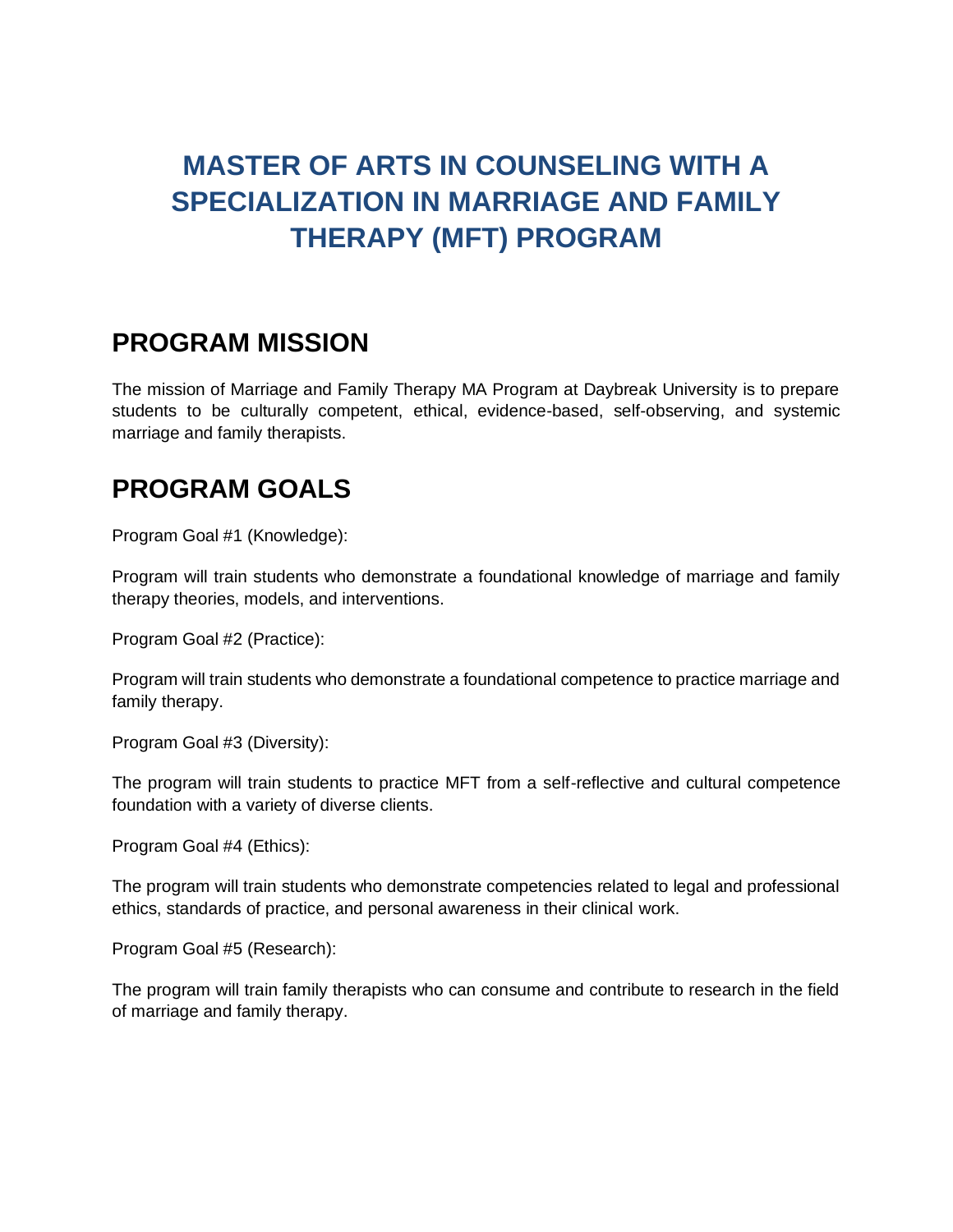# **STUDENT LEARNING OUTCOMES**

SLO #1 (Knowledge): Students will demonstrate comprehensive knowledge of systems theory concepts and MFT models and techniques.

SLO #2 (Practice): Students will demonstrate competence in systemic/relational assessment, treatment planning, interventions, transfer, and termination.

SLO #3 (Diversity): Students will demonstrate human diversity and practice culturally-sensitive analysis and critical self-awareness when working with a diversity of individuals, couples, and families.

SLO #4 (Ethics): Students will demonstrate ethical decision-making, case management, professionalism, and self-awareness in clinical practice.

SLO #5 (Research): Students will be able to read and critically evaluate research for evidencebased application in the practice of marriage and family therapy.

## **DEGREE COMPLETION TIMELINES**

Students are required to complete 90 quarter credits of coursework normally in two years. Students receive at least 90 practicum hours with systemic supervision from approved supervisors. Students should take the comprehensive exam in their last term of the master's program. Students must complete their study within 5 years, beginning on the date of their first registration for the program. Students must earn at least 75% of the credit hours required for the degree through Daybreak University.

# **DEGREE COMPLETION REQUIREMENTS**

- 1. A completion of all required course work with a minimum grade point average (GPA) of 3.0.
- 2. A satisfactory pass of comprehensive exam
- 3. Practicum and internship work
- 4. A settlement of all financial obligations with the University

# **COMPREHENSIVE EXAMINATION**

All MAC Students must pass a comprehensive examination over the major field of study. These examinations serve as a major means of evaluating the student's academic competency in the major area. Comprehensive examinations may be taken in their last term of the master's program. Only two retakes of the examination are permitted.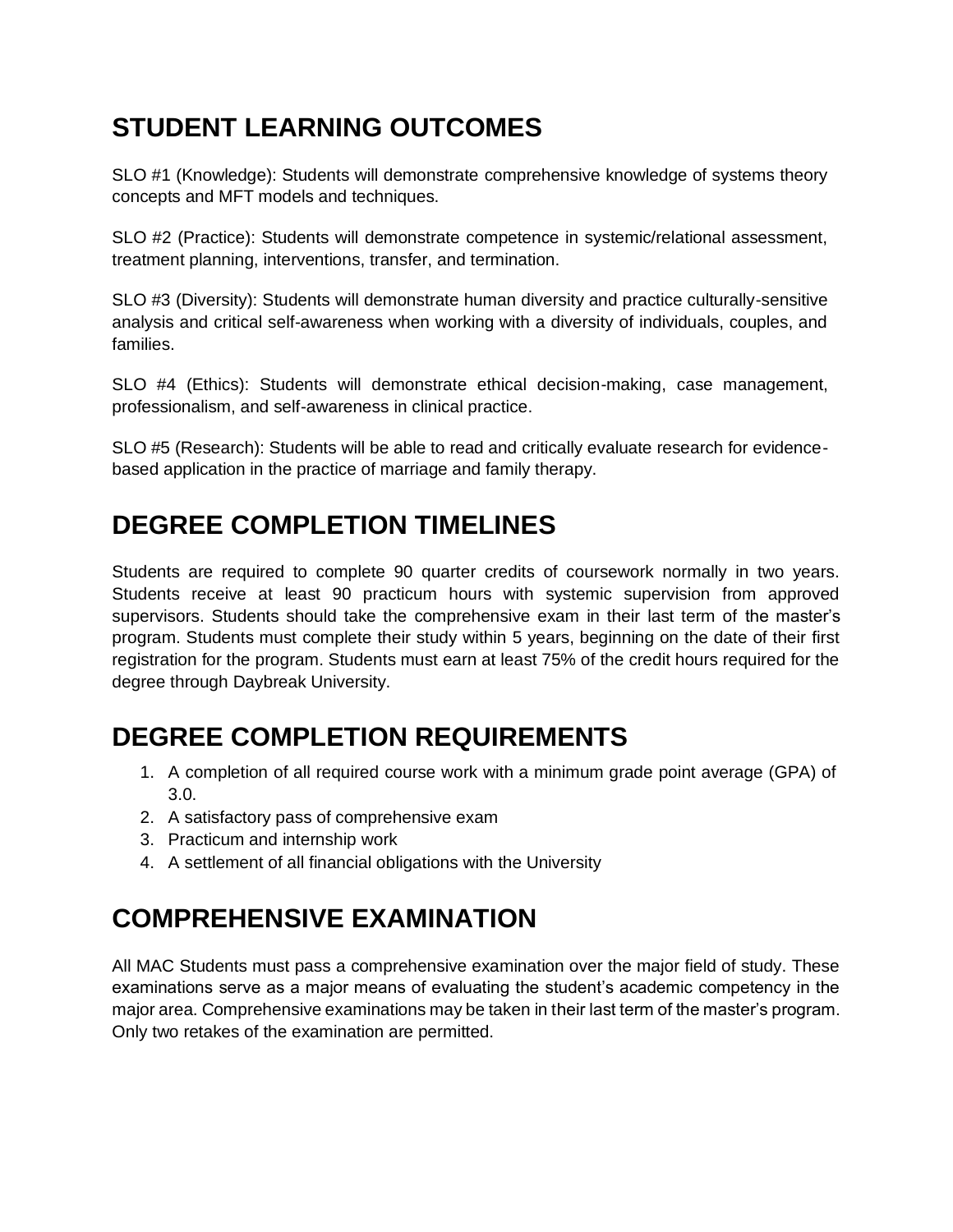## **CLINICAL INTERNSHIP**

Daybreak University Couples and Family Counseling Center (CFCC) is the training facility of the graduate degree in Marriage and Family Therapy. Students begin the clinical hours in their third term and complete required clinical hours with supervision following.

- 1. 300 Clinical hours (100 Hours of Relational Cases)
- 2. 100 Supervision hours
	- 50 hours: Raw data at least (e.g., audio, video, etc.)
	- Group Supervision: Up to 8 people.
	- Personal Supervision: Up to 2 people.

### **CURRICULUM**

#### MA in Counseling with a Specialization in Marriage and Family Therapy

| <b>Required Quarter Credits: 90</b> |  |
|-------------------------------------|--|
| (Equivalent to 60 Semester Credits) |  |

| <b>Course Titles</b>                                                      |     |  |  |
|---------------------------------------------------------------------------|-----|--|--|
| <b>MAC Program Core Courses</b>                                           |     |  |  |
| CFT 6010: Foundations of Couples and Family Therapy                       | 4.5 |  |  |
| CFT 6050: Clinical Research and Evaluation                                | 4.5 |  |  |
| CFT 6060: Psychopathology: Principles of the Diagnostic Process           | 4.5 |  |  |
| CFT 6300: Diversity and Multicultural Counseling                          | 4.5 |  |  |
| CFT 7000: Counseling and Psychotherapeutic Theories and Techniques: IPCST |     |  |  |
| <b>COAMFTE Required Courses</b>                                           |     |  |  |
| CFT 6040: Group Therapy Process and Techniques                            | 4.5 |  |  |
| CFT 6030: Couples Relationship Therapy                                    | 4.5 |  |  |
| CFT 6600: Law, Professional Ethics, and Community Practice                | 4.5 |  |  |
| HST 6000: Human Sexuality Education I                                     | 4.5 |  |  |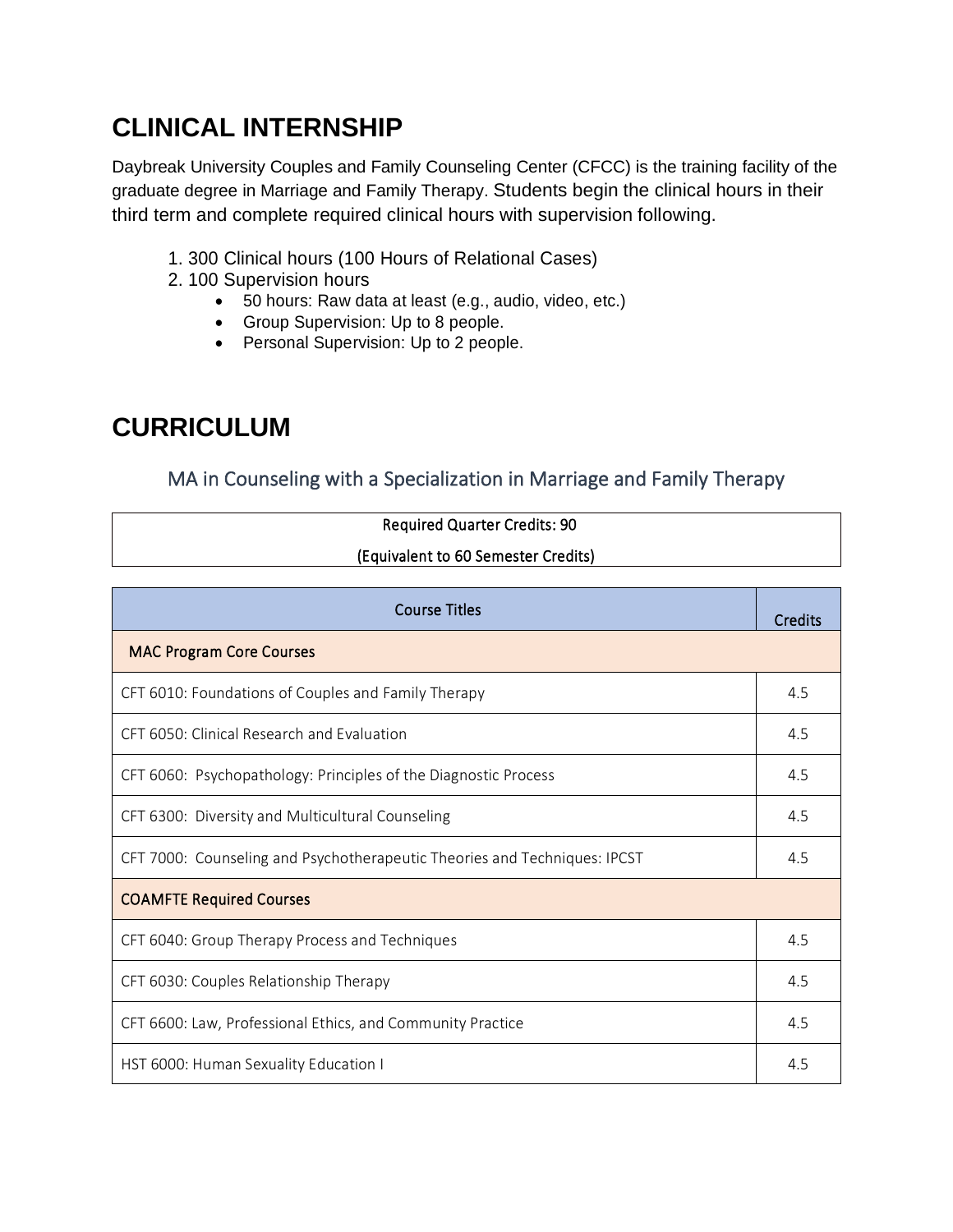| CFT 6090: Human Growth and Family Development Across the Life Span                                                                                                                                                         |         |  |  |
|----------------------------------------------------------------------------------------------------------------------------------------------------------------------------------------------------------------------------|---------|--|--|
| <b>MAC General Electives</b>                                                                                                                                                                                               | 18(4)   |  |  |
| <b>Clinical Requirement</b>                                                                                                                                                                                                |         |  |  |
| CFT 7900B: Practicum in Couples and Family Therapy                                                                                                                                                                         | 22.5(5) |  |  |
| CFT 7900A: Practicum in Couples and Family Therapy                                                                                                                                                                         |         |  |  |
| 1. 300 Clinical hours (100 Hours of Relational Cases)<br>2. 100 Supervision hours<br>50 hours: Raw data at least (e.g., audio, video, etc.)<br>Group Supervision: Up to 8 people.<br>Personal Supervision: Up to 2 people. |         |  |  |
| <b>Total Credits</b>                                                                                                                                                                                                       |         |  |  |

#### General Electives for COAMFTE MFT

| No.            | <b>Course Titles</b>                                                                                         | <b>Credits</b> |
|----------------|--------------------------------------------------------------------------------------------------------------|----------------|
| $\mathbf{1}$   | IRT 7100: Foundations of Imago Relationship Therapy                                                          | 4.5            |
| $\overline{2}$ | IRT 7200: Advanced Imago Relationship Therapy                                                                | 4.5            |
| 3              | HST 6100: Human Sexuality Education II                                                                       | 4.5            |
| 4              | CFT 6070: Psychopharmacology                                                                                 | 4.5            |
| 5              | CFT 6080: Assessment, Appraisal, and Psychological Testing                                                   | 4.5            |
| 6              | CFT 6100: Child, Partner, and Elder/Dependent Abuse Assessment and Intervention                              | 4.5            |
| $\overline{7}$ | CFT 6200: Community Mental Health Counseling                                                                 | 4.5            |
| 8              | CFT 6500: Chemical Dependency and Addiction Counseling                                                       | 4.5            |
| 9              | CFT 6700: Trauma and Collaborative Care                                                                      | 4.5            |
| 10             | IRT 8600: Relationology                                                                                      | 3              |
| 11             | CFT 8100: Cinema Story and Counseling                                                                        | 4.5            |
| 12             | CFT 9200: Self of the Therapist                                                                              | 4.5            |
| 13             | CFT 9300: Spirituality and Psychotherapy                                                                     | 4.5            |
| 14             | CFT 9400: Inner Child Therapy                                                                                | 4.5            |
| 15             | CFT 9450: Carl Rogers Seminar                                                                                | 4.5            |
| 16             | CFT 8050: Research Internship<br>*Recommended for students who are planning to apply for a Doctoral Program. | 4.5            |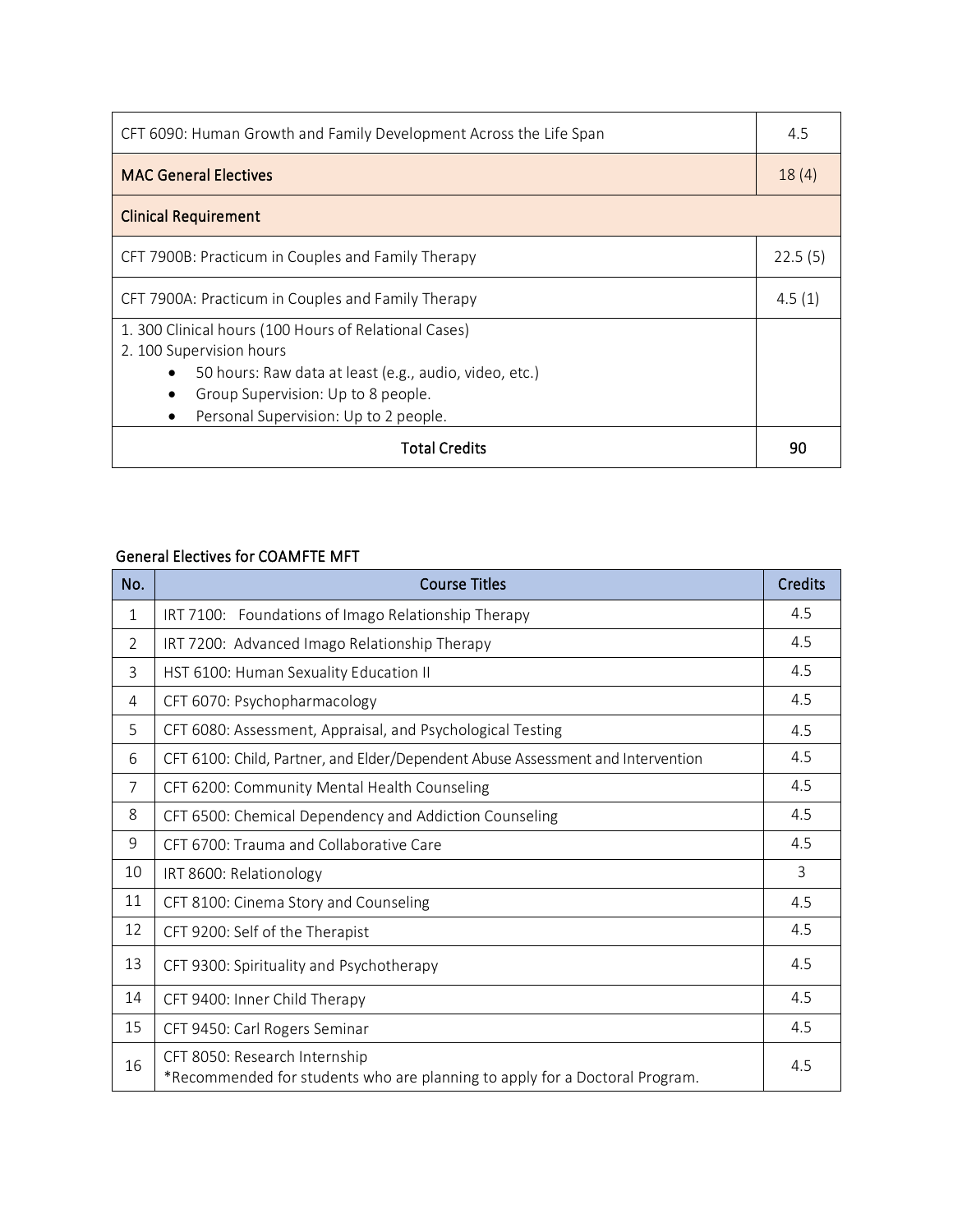|                   | Fall term                   | Winter term            | Spring term          | Summer term                  |
|-------------------|-----------------------------|------------------------|----------------------|------------------------------|
| Year 1            | CFT 6010:                   | CFT 6030:              | CFT 7000:            | <b>CFT 7900B:</b>            |
|                   | Foundations of Couples and  | Couples Relationship   | Counseling and       | Practicum in Couples and     |
|                   | Family Therapy              | Therapy                | Psychotherapeutic    | Family Therapy               |
|                   |                             |                        | Theories and         |                              |
|                   |                             |                        | Techniques: IPCST    |                              |
|                   | Elective 1                  | CFT 6600:              |                      | Elective 3                   |
|                   |                             | Law. Professional      | CFT 6090:            |                              |
|                   |                             | Ethics, and Community  | Human Growth and     |                              |
|                   |                             | Practice               | Family Development   |                              |
|                   |                             | * Hybrid Class: Online | Across the Life Span |                              |
|                   |                             | and Live Webinar       |                      |                              |
|                   |                             |                        |                      |                              |
|                   |                             |                        | <b>CFT 7900B:</b>    |                              |
|                   |                             | Elective 2             | Practicum in Couples |                              |
|                   |                             |                        | and Family Therapy   |                              |
| Year <sub>2</sub> | HST 6000: Human Sexuality   | CFT 7900B:             | <b>CFT 7900B:</b>    | CFT 6300:                    |
|                   | <b>Education I</b>          | Practicum in Couples   | Practicum in Couples | Diversity and                |
|                   |                             | and Family Therapy     | and Family Therapy   | Multicultural Counseling     |
|                   | CFT 6060:                   |                        |                      |                              |
|                   | Psychopathology: Principles |                        |                      | CFT 6040:                    |
|                   | of the Diagnostic Process   | CFT 6050:              | Elective 4           | <b>Group Therapy Process</b> |
|                   |                             | Clinical Research and  |                      | and Techniques               |
|                   |                             | Evaluation             |                      |                              |
|                   | <b>CFT 7900B:</b>           |                        |                      |                              |
|                   | Practicum in Couples and    |                        |                      | CFT 7900A:                   |
|                   | Family Therapy              |                        |                      | Practicum in Couples and     |
|                   |                             |                        |                      | Family Therapy               |
|                   |                             |                        |                      | (Internship: IPCST)          |

#### **MA Degree Completion Timeline (2 years)**

#### **MA Degree Completion Timeline (2.5 years)**

|        | Fall term                  | Winter term            | Spring term            | Summer term              |
|--------|----------------------------|------------------------|------------------------|--------------------------|
| Year 1 | CFT 6010:                  | CFT 6030:              | <b>CFT 7000:</b>       | <b>CFT 7900B:</b>        |
|        | Foundations of Couples and | Couples Relationship   | Counseling and         | Practicum in Couples and |
|        | Family Therapy             | Therapy                | Psychotherapeutic      | Family Therapy           |
|        |                            |                        | Theories and           |                          |
|        |                            | CFT 6600:              | Techniques: IPCST      |                          |
|        | Elective 1                 | Law, Professional      |                        | Elective 2               |
|        |                            | Ethics, and Community  | CFT 6090: Human        |                          |
|        |                            | Practice               | Growth and Family      |                          |
|        |                            | * Hybrid Class: Online | Development Across the |                          |
|        |                            | and Live Webinar       | Life Span              |                          |
| Year 2 | HST 6000: Human Sexuality  | <b>CFT 7900B:</b>      | <b>CFT 7900B:</b>      | CFT 6300:                |
|        | Education I                | Practicum in Couples   | Practicum in Couples   | Diversity and            |
|        |                            | and Family Therapy     | and Family Therapy     | Multicultural Counseling |
|        | <b>CFT 7900B:</b>          |                        |                        |                          |
|        | Practicum in Couples and   | CFT 6050:              | Elective 3             | CFT 6040:                |
|        | Family Therapy             | Clinical Research and  |                        | Group Therapy Process    |
|        |                            | Evaluation             |                        | and Techniques           |
|        |                            |                        |                        |                          |
|        |                            |                        |                        |                          |